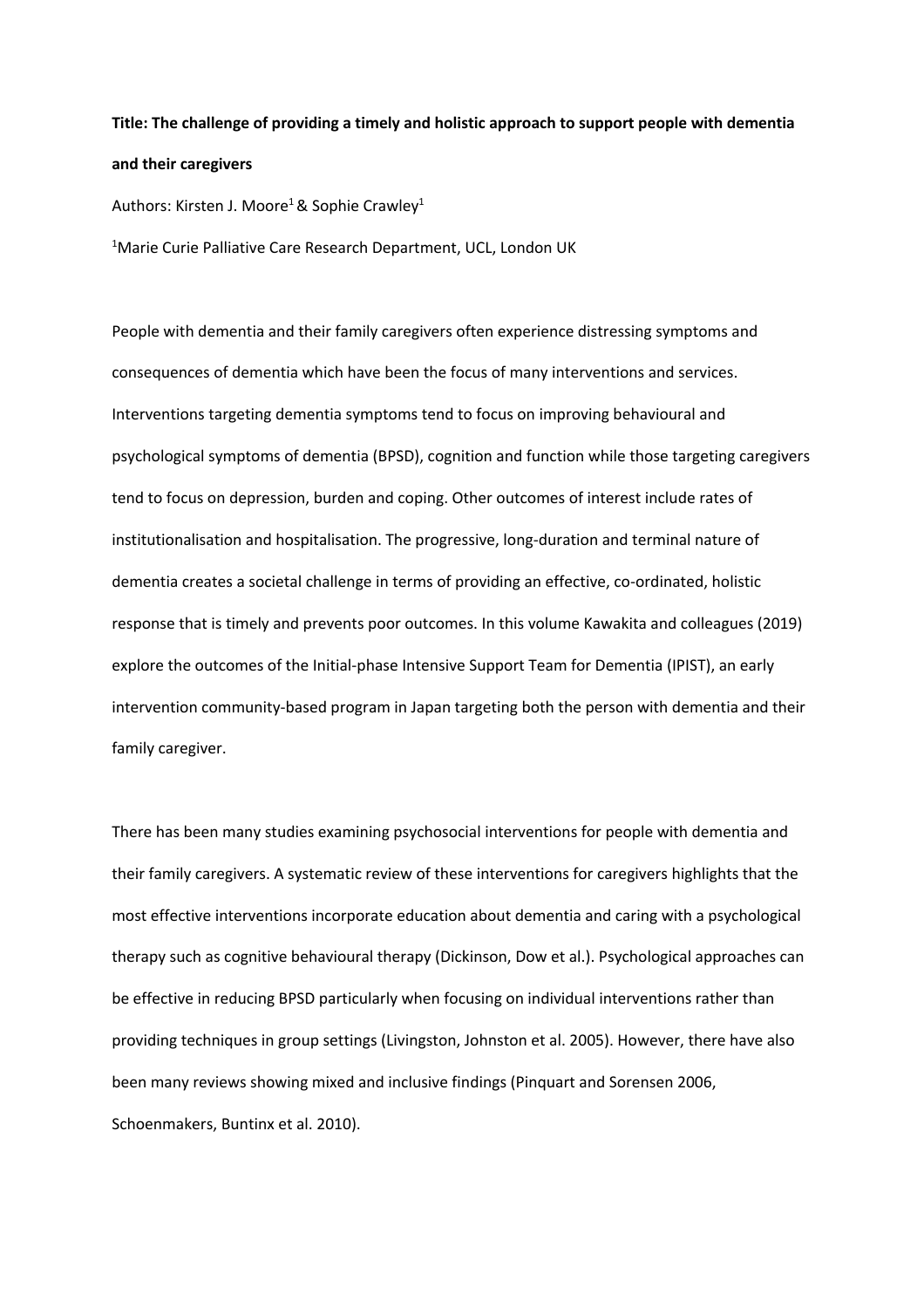Case management programs, incorporating various models and disciplines including medicine, occupational therapy, social work, nursing and psychology, have often been implemented to help ensure a co-ordinated and integrated response to support the needs of people with dementia and their caregivers. Despite their promise, systematic reviews of these programs show inclusive results of community-based primary health care case management (Khanassov, Vedel et al. 2014) and integrated care and consumer directed care (Low, Yap et al. 2011). Dementia case management has also shown mixed results in relation to avoiding institutionalisation and hospitalisation (Tam-Tham, Cepoiu-Martin et al. 2013, Reilly, Miranda-Castillo et al. 2015).

Limited benefits from interventions targeting those with moderate to advanced dementia have led to calls for earlier intervention and possibly commencing before diagnosis is confirmed given the often long timeframe of the diagnostic process (Minkman, Ligthart et al. 2009). Specialist multidisciplinary memory clinics play a key role in enabling early and differential diagnosis of dementia in numerous countries (Monsch, Ermini-Fünfschilling et al. 1998, LoGiudice, Waltrowicz et al. 1999, Moore, Goodison et al. 2019). Having involvement in the pre to post diagnostic phase they are well situated to implement or refer clients on to early intervention programs. However research indicates dementia is underdiagnosed, particularly in low or middle income countries where there are few services dedicated to diagnosis and continuing care. With diagnostic coverage estimated to not exceed 5-10% (Prince, Comas-Herrera et al. 2016), the majority of people in low income countries will not have access to the treatment, care and organised support that getting a formal diagnosis can provide (Alzheimer's Disease International 2011).

Early intervention and post diagnostic support may be essential to establishing an effective and timely response for the whole dementia trajectory by preparing families for what is to come, potentially delaying or preventing symptom burden and institutionalisation (Andrén and Elmståhl 2008). Dementia is now the seventh highest cause of death worldwide (World Health Organization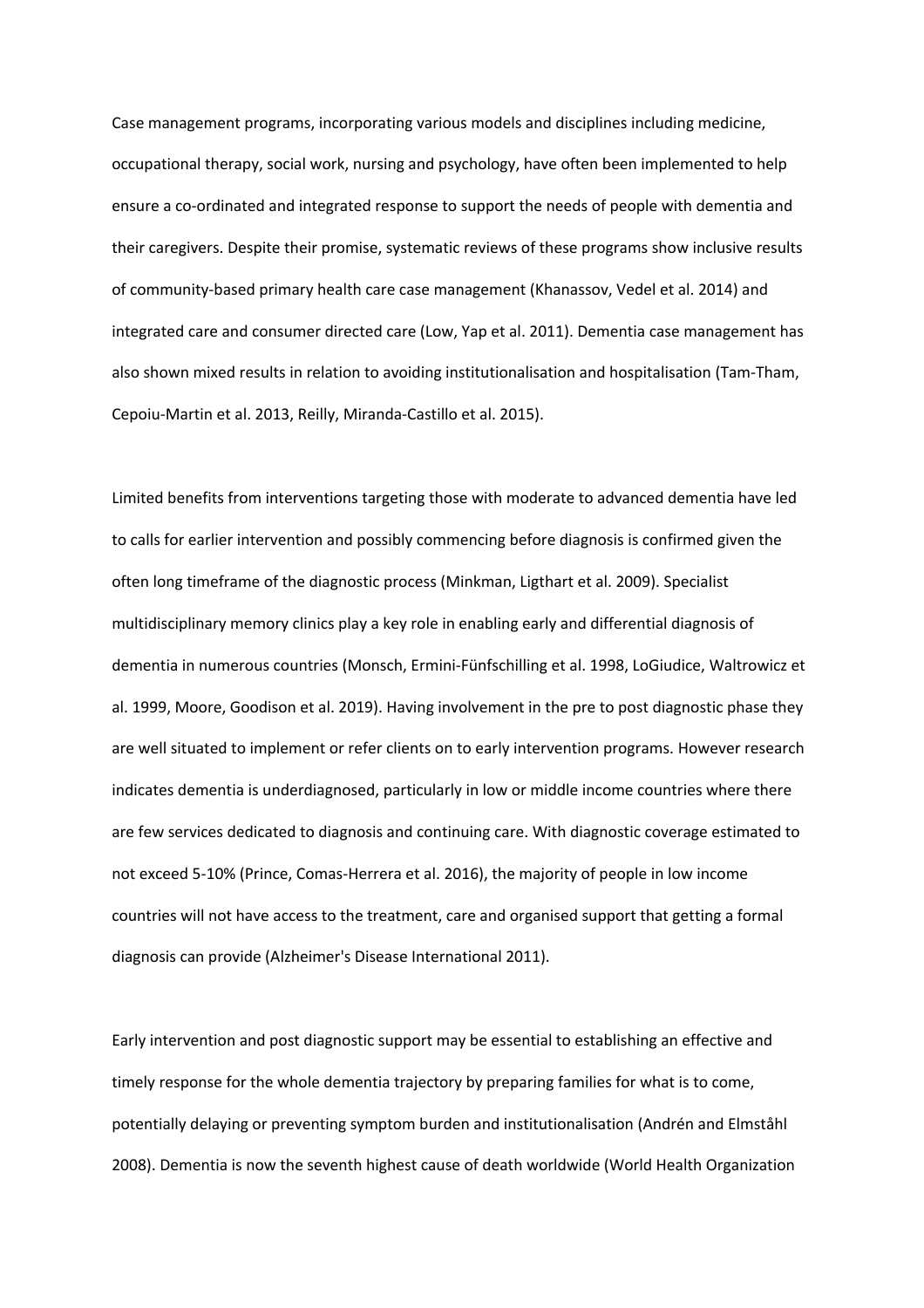2017). The European Association of Palliative Care has produced a white paper with recommendations for optimal palliative care in dementia and highlights the importance of recognising dementia as a terminal condition as the basis for anticipating future needs and providing palliative care (van der Steen, Radbruch et al. 2014). It also recommends that advance care planning should be pro-active and start as soon as dementia is diagnosed.

Memory clinics, however, may be limited in the extent to which they can provide post-diagnostic support. In the UK, for example, some clinics provide extensive support over the longer term with education programs, ongoing counselling and treatment programs such as cognitive stimulation therapy (Jolley and Moniz-Cook 2009). However, funding of the health service at a local level may lead to substantial geographic variation in the capacity of clinics to provide post diagnostic support (Moore, Goodison et al. 2019). In addition, the role of memory services in performing functions beyond diagnosis may be contested. Issues around end of life and palliative care may be considered too early at the time of diagnosis and we found that only 41% UK memory clinics routinely told caregivers that dementia was terminal and only 37% told the person with dementia (Moore, Goodison et al. 2019). However, even among family caregivers of nursing home residents in the moderate to advanced stages of dementia, many do not recognise dementia as a disease you can die from (van der Steen, Onwuteaka-Philipsen et al. 2013). Therefore, there remains gaps in who is helping families plan and prepare for the future. The IPIST program may offer an alternative to the memory clinic where the need for support after the diagnosis of dementia is recognised and proactively supported.

Kawakita and colleagues (2019) also recognised the importance of measuring effectiveness of the IPIST intervention for subgroups of their client population. This enabled differential outcomes to be found for different client groups based on severity of cognitive impairment, function in activities of daily living and BPSD. They identified four clusters of client groups including a mild and moderately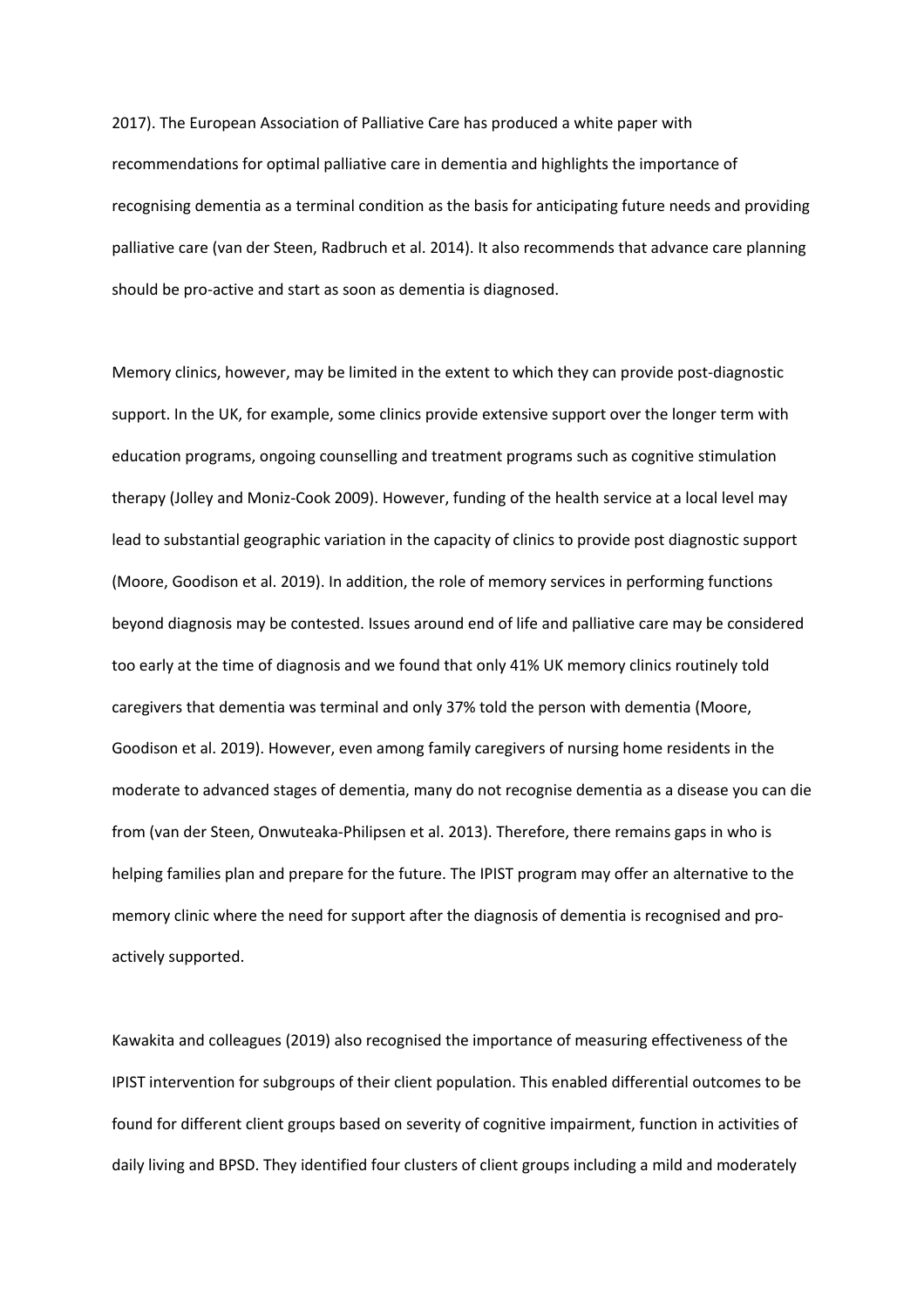cognitively impaired group, a moderate group with severe BPSD and a severe group with severe BPSD. Looking at those with specific unmet needs can help identify the effectiveness of specific interventions. Many intervention studies fail to target their intervention to those with unmet needs, such as providing an intervention that aims to reduce depression to a broad group of caregivers including those who do not have depressive symptoms, or measure outcomes that may not directly reflect the primary target of the intervention. For example, in our systematic review of educational interventions for carers that incorporated information about the progressive or terminal nature of dementia, we found among 11 included RCTs only two included a measure of knowledge improvement while all measured outcomes relating to burden or depression (Moore, Lee et al. 2019)

Kawakita and colleagues (2019) study is not the first to find differential benefits for different cohorts of service users. Chu and colleagues (2000) found that a case management program for people with mild-moderate dementia helped delay institutionalisation for those with moderate dementia but not those with mild dementia. Kawakita and colleagues (2019) did not find improvements for patients who did not have high levels of BPSD. These findings may simply reflect a ceiling effect with limited capacity to demonstrate improved outcomes for those with low intensity of symptoms. Demonstrating prevention and delay of poor outcomes for patients with dementia and their carers through early intervention is marred by the need for large samples sizes, a comparison group and follow-up that is more consistent with the duration of dementia. These studies are costly and difficult to implement, however, can provide useful evidence to support practice (Brodaty, Gresham et al. 1997).

While Kawakita and colleagues' (2019) study was unable to demonstrate improvements for those with mild symptoms, the intervention helped reduce carer burden across all four clinical groups and suggests that early intervention may be particularly beneficial to carers throughout all stages of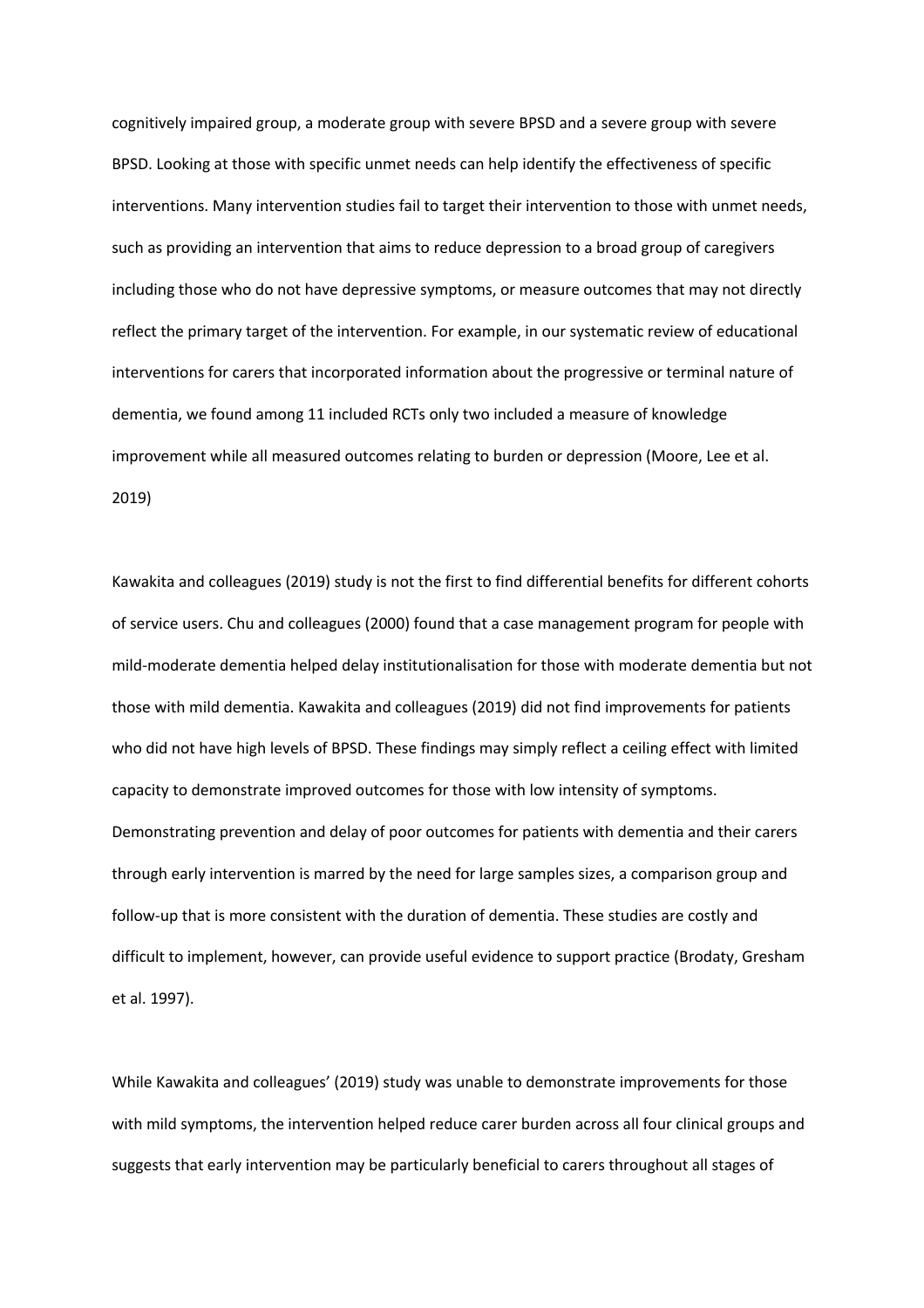dementia. The intervention was holistic and included dementia education, carer psychological support and connections with peer support, in addition to specialist or general practitioner referrals. The IPIST team facilitating the intervention were interdisciplinary care professionals and included a nurse, social worker, occupational therapist, and psychiatric social workers. Users of IPIST were also introduced to other dementia health care services following the six month intervention.

Despite an increase in research demonstrating statistically significant benefits for family carers and people living with dementia, a persistent gap between evidence provision and implementation of interventions in real world settings remains. The pressing need to promote implementation in practice is well documented, as are the challenges associated with replicating research findings which include; difficulties identifying the active component of interventions, generalisability, unknown cost benefits, resources and time (Orrell 2012, Gitlin, Marx et al. 2015). It is important to evaluate outcomes in real contexts as findings from research do not always translate well into practice. For example, van de Ven and colleagues (2013) found that whilst an explanatory cluster Randomised Control Trial (cRCT) demonstrated that dementia-care mapping reduced agitation in people with dementia, their pragmatic cRCT that emulated real life situations found no significant effect on agitation. A further consideration is of the additional obstacles experienced in low to middle income countries, where it is unlikely there will be the capacity to offer the level of support required in IPIST due to resource limitations and a lack of specialist services (Alzheimer's Disease International 2011).

Despite extensive research on interventions to support people with dementia and their caregivers throughout the dementia trajectory, beneficial outcomes in research are not commonly translated into practice with similar results. The IPIST community intervention helped reduce carer burden across all four clinical groups, including those caring for someone with mild dementia where no significant improvements in cognition or activities of daily living were found. It supports previous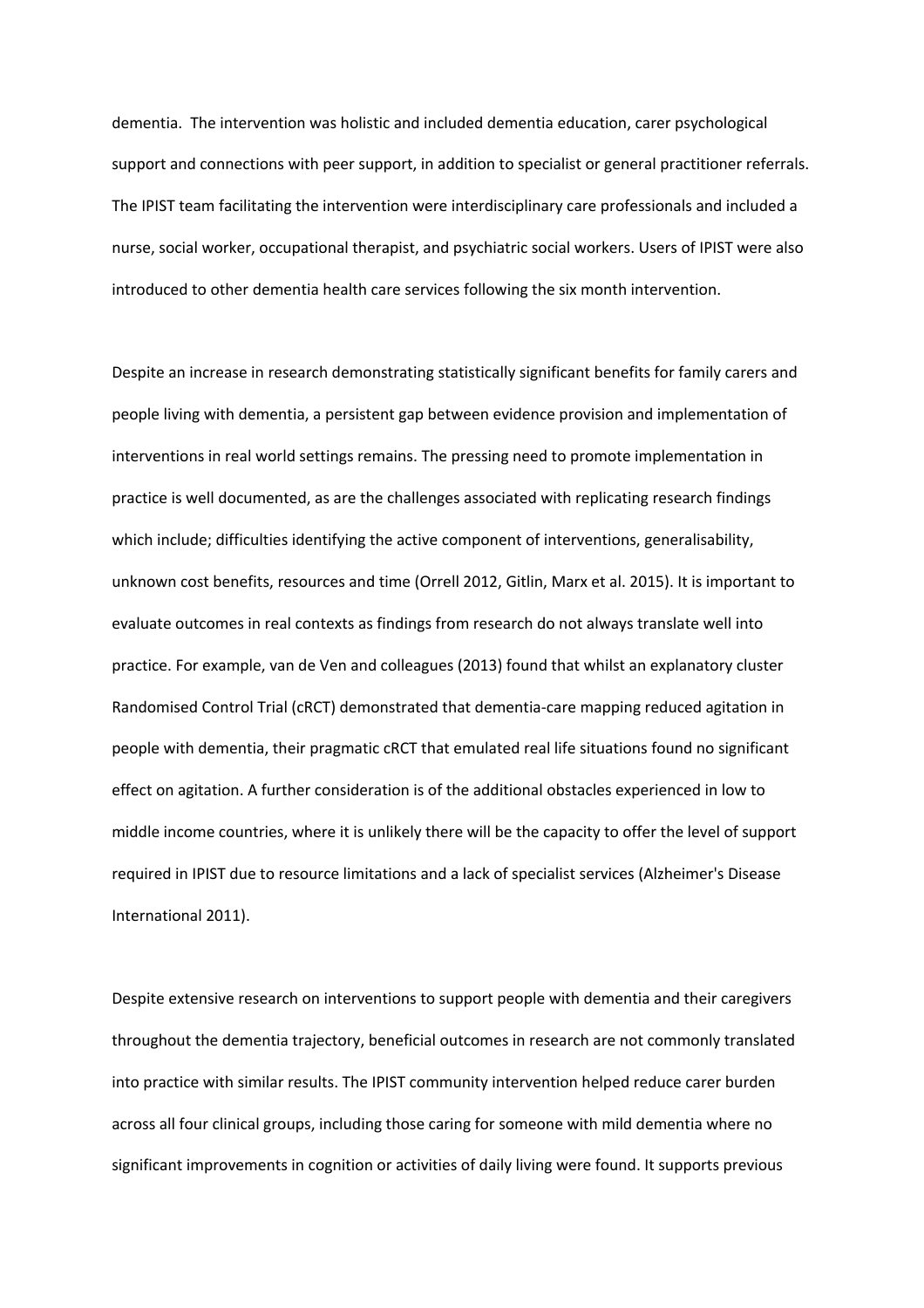literature that early intervention and support has a positive impact on carer burden (Andrén and Elmståhl 2008). Where patients experienced high symptom intensity, in the case of BPSD, significant improvements were found. Further work is needed to examine whether early interventions such as IPIST have longer term benefits in preventing decline in cognition and activities of daily living and to identify which specific elements of interventions are more effective and for whom. This more nuanced approach will help enable a more responsive, proactive response to the needs and people with dementia and their caregivers to support them through the often long and unpredictable journey with dementia.

## **References**

Alzheimer's Disease International (2011). World Alzheimer Report 2011: The benefits of early diagnosis and intervention. M. Prince, R. Bryce and C. Ferri. London, Alzheimer's Disease International.

Andrén, S. and S. Elmståhl (2008). "Effective psychosocial intervention for family caregivers lengthens time elapsed before nursing home placement of individuals with dementia: a five-year follow-up study." International Psychogeriatrics **20**(6): 1177-1192.

Brodaty, H., M. Gresham and G. Luscombe (1997). "The Prince Henry Hospital dementia caregivers' training programme." International Journal of Geriatric Psychiatry **12**(2): 183-192.

Chu, P., J. Edwards, R. Levin and J. Thomson (2000). "The use of clinical case management for early stage Alzheimer' patients and their families." American Journal of Alzheimer's Disease and Other Dementias **15**(5): 284-290.

Dickinson, C., J. Dow, G. Gibson, L. Hayes, S. Robalino and L. Robinson (2017). "Psychosocial intervention for carers of people with dementia: What components are most effective and when? A systematic review of systematic reviews." Int Psychogeriatr **29**(1): 31-43.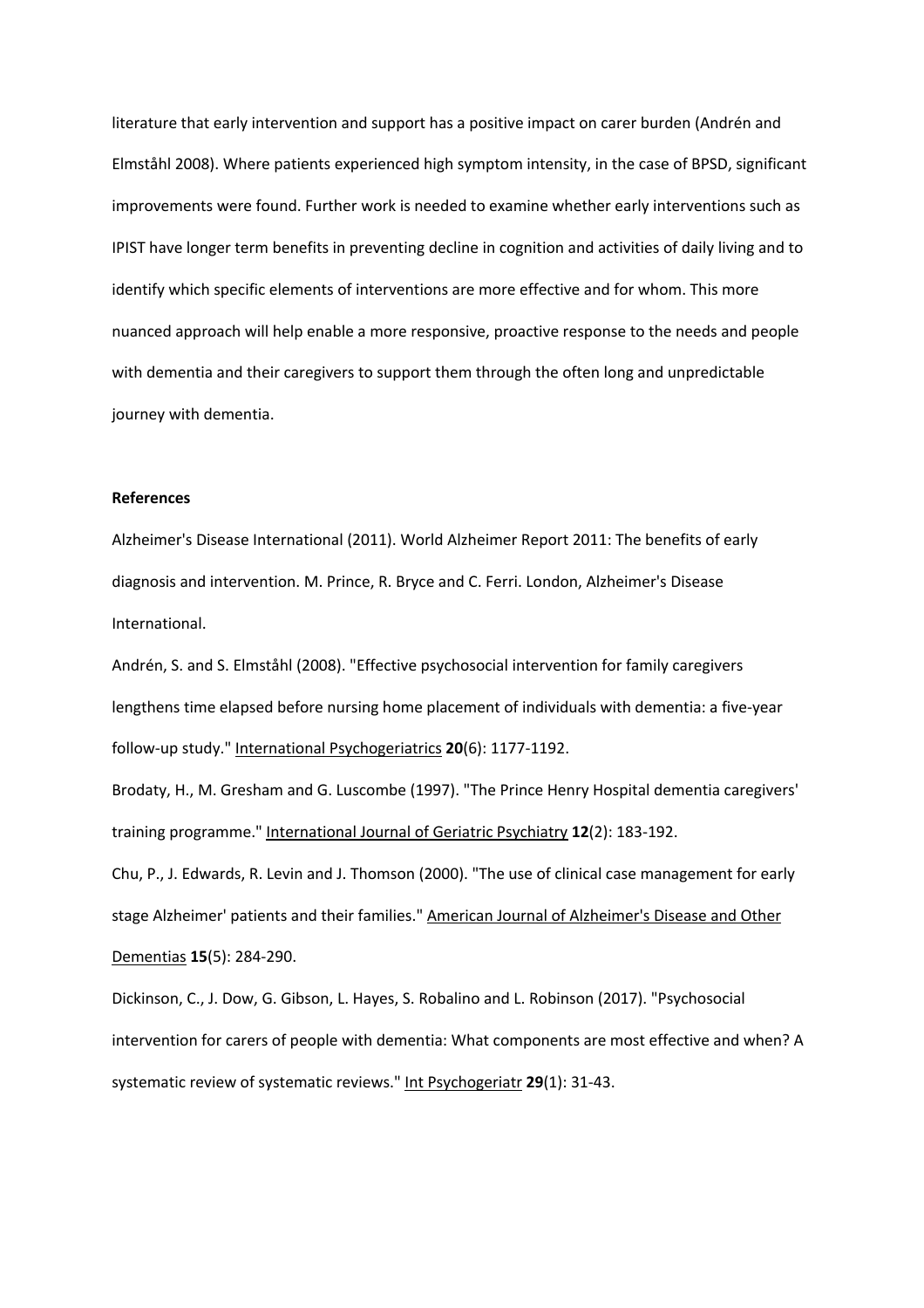Gitlin, L. N., K. Marx, I. H. Stanley and N. Hodgson (2015). "Translating Evidence-Based Dementia Caregiving Interventions into Practice: State-of-the-Science and Next Steps." The Gerontologist **55**(2): 210-226.

Jolley, D. and E. Moniz-Cook (2009). "Memory clinics in context." Indian J Psychiatry **51 Suppl 1**(Suppl1): S70-76.

Kawakita, H., M. Ogawa, K. Matsumoto, Y. Kawakita, M. Hara, Y. Yumi Koyama, Y. Fujita, M. Oshita, T. Mori, M. Toichi and H. Takechi (2019). "Clinical characteristics of participants enrolled in an early identification and health care management program for dementia based on cluster analysis and the effectiveness of associated support efforts." International Psychogeriatrics **(in press)**. Khanassov, V., I. Vedel and P. Pluye (2014). "Barriers to implementation of case management for patients with dementia: a systematic mixed studies review." Ann Fam Med **12**(5): 456-465. Livingston, G., K. Johnston, C. Katona, J. Paton and C. G. Lyketsos (2005). "Systematic review of psychological approaches to the management of neuropsychiatric symptoms of dementia." American Journal of Psychiatry **162**(11): 1996-2021.

LoGiudice, D., W. Waltrowicz, K. Brown, C. Burrows, D. Ames and L. Flicker (1999). "Do memory clinics improve the quality of life of carers? A randomized pilot trial." International Journal of Geriatric Psychiatry **14**(8): 626-632.

Low, L., M. Yap and H. Brodaty (2011). "A systematic review of different models of home and community care services for older persons." BMC Health Services Research **11**: 93-107. Minkman, M. M. N., S. A. Ligthart and R. Huijsman (2009). "Integrated dementia care in The Netherlands: a multiple case study of case management programmes." Health and Social Care in the Community **17**(5): 485-494.

Monsch, A. U., D. Ermini-Fünfschilling, R. Mulligan, D. Meier, A. C. Juillerat, J. P. Michel and H. B. Stähelin (1998). "Memory Clinics in Switzerland. Collaborative Group of Swiss Memory Clinics." Annales de medecine interne **149**(4): 221-227.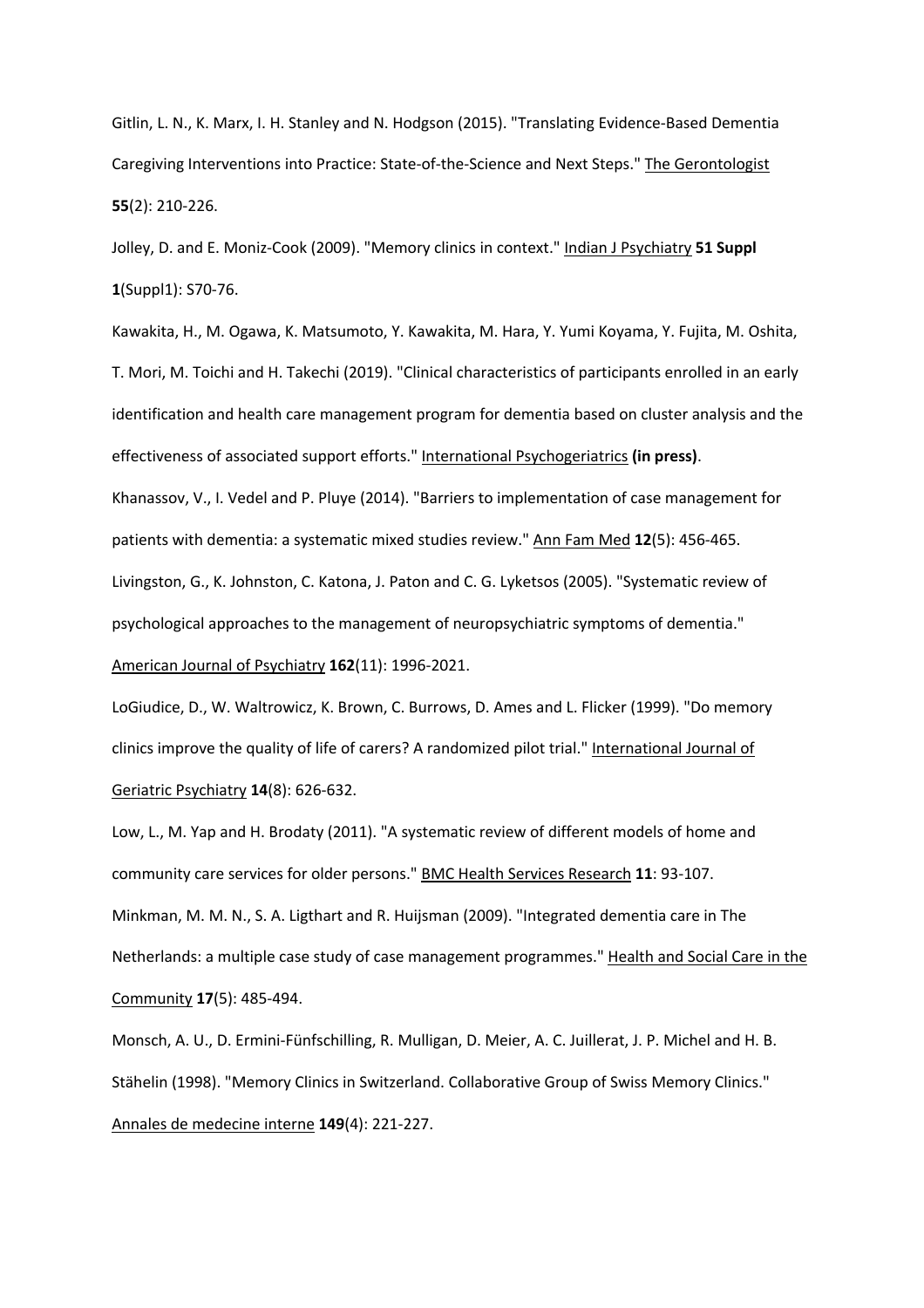Moore, K. J., H. Goodison and E. L. Sampson (2019). "The role of the memory service in helping carers to prepare for end of life: A mixed methods study." Int J Geriatr Psychiatry **34**(2): 360-368. Moore, K. J., C. Y. Lee, E. L. Sampson and B. Candy (2019). "Do interventions that include education on dementia progression improve knowledge, mental health and burden of family carers? A systematic review." Dementia (London): 1471301219831530.

Orrell, M. (2012). "The new generation of psychosocial interventions for dementia care." The British journal of psychiatry : the journal of mental science **201**(5): 342-343.

Pinquart, M. and S. Sorensen (2006). "Helping caregivers of persons with dementia: which interventions work and how large are their effects?" International Psychogeriatrics **18**(4): 577-595 Epub 2006 May 2011.

Prince, M., A. Comas-Herrera, M. Knapp, M. Guerchet and M. Karagiannidou (2016). "World Alzheimer report 2016: improving healthcare for people living with dementia: coverage, quality and costs now and in the future."

Reilly, S., C. Miranda-Castillo, R. Malouf, J. Hoe, S. Toot, D. Challis and M. Orrell (2015). "Case management approaches to home support for people with dementia." Cochrane Database Syst Rev **1**: Cd008345.

Schoenmakers, B., F. Buntinx and J. DeLepeleire (2010). "Supporting the dementia family caregiver: The effect of home care intervention on general well-being." Aging and Mental Health **14**(1): 44-56. Tam-Tham, H., M. Cepoiu-Martin, P. E. Ronksley, C. J. Maxwell and B. R. Hemmelgarn (2013).

"Dementia case management and risk of long-term care placement: a systematic review and metaanalysis." International Journal of Geriatric Psychiatry **28**(9): 889-902.

van de Ven, G., I. Draskovic, E. M. Adang, R. Donders, S. U. Zuidema, R. T. Koopmans and M. J. Vernooij-Dassen (2013). "Effects of dementia-care mapping on residents and staff of care homes: a pragmatic cluster-randomised controlled trial." PloS one **8**(7): e67325.